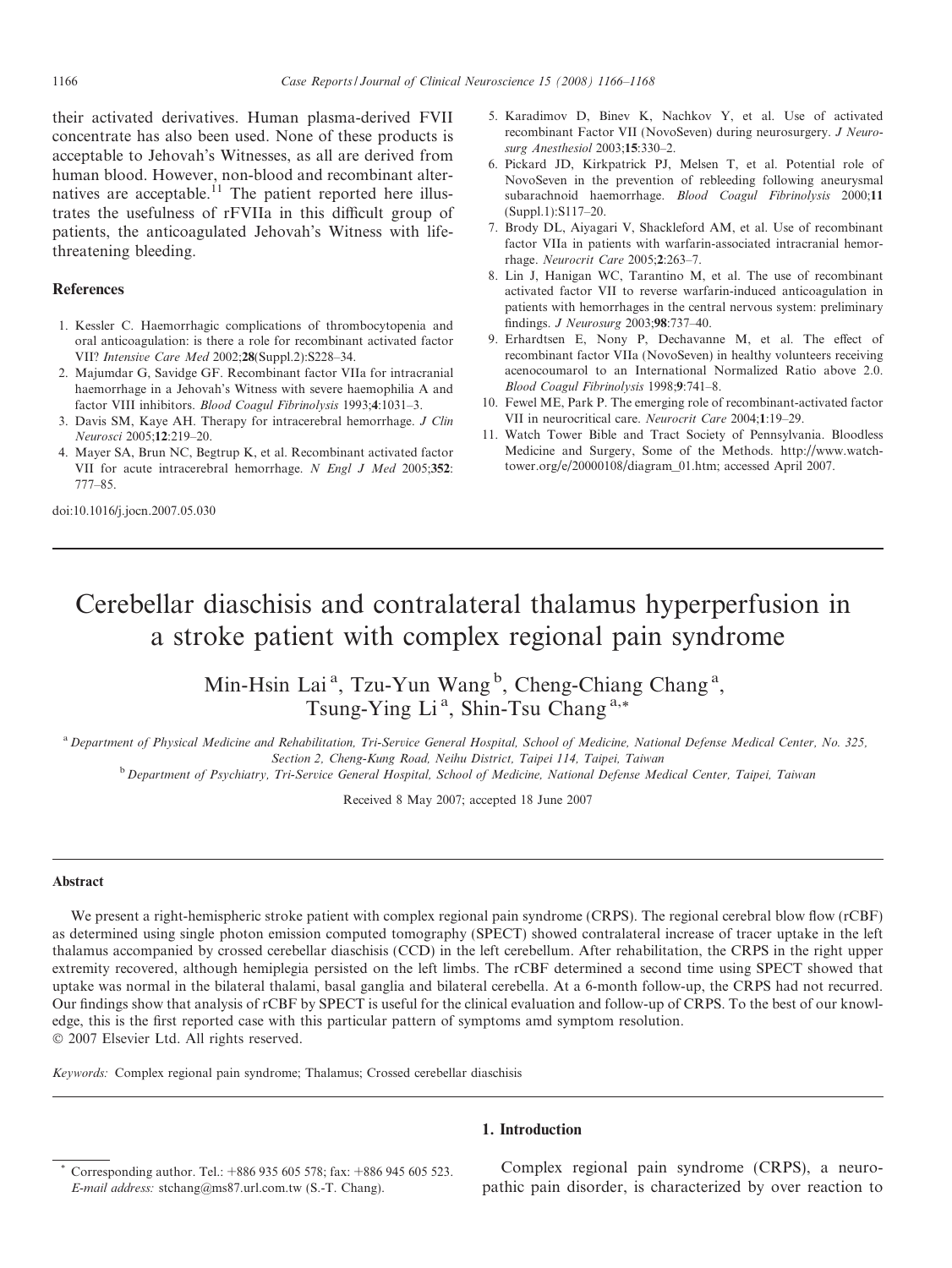

Fig. 1. SPECT brain perfusion images obtained before rehabilitation treatment (a) and after 14 days of rehabilitation (b). Note the relatively increased tracer uptake in the left thalamus before treatment and decreased blood perfusion in the left cerebellar hemisphere in the left cerebellum after 14 days of rehabilitation.

trauma or nerve injury of the extremities, or may also be the aftermath of stroke or myocardial infarction.<sup>1</sup> A diagnosis of CRPS is based on clinical signs and symptoms.<sup>2</sup> The thalamus plays an important role in the early development of  $CRPS.<sup>3–6</sup>$  Most articles in the literature confirm a reduction in perfusion in the contralateral thalamus related to CRPS or chronic pain<sup>4</sup> or an increase related to poststroke central pain.<sup>7</sup> Only a few cases of hyperperfusion in the contralateral thalamus have been reported for patients with CRPS. $4,5$  We present the case of a 64-year-old man with acute stroke and subsequent CRPS. The regional cerebral blow flow (rCBF) as determined using single photon emission computed tomography (SPECT) differed greatly before and after resolution of the CRPS.

### 2. Case report

A 64-year-old man was admitted to our rehabilitation unit after suffering a stroke and developing CRPS. He had a 10-year history of type 2 diabetes mellitus and hypertension controlled by regular medication, and had suffered a right stroke that caused left hemiparesis 5 years previously. Two months before being transferred to the rehabilitation unit, he presented with sudden-onset right-sided weakness due to acute stroke. Brain MRI revealed an acute infarction area of about  $1 \text{ cm}^2$  in the periventricular corona radiata of the left parietal lobe, together with an old infarction area in the periventricular white matter of the right parietal lobe and right dorsal thalamus. He was discharged in a stable condition after 3 weeks. He then presented again with pain in his right forearm and right hand, and the grip strength of the right finger gradually decreased. His right forearm and right hand were moderately swollen, and a mild flexion contracture of the right fingers was noted. Allodynia and hyperpathia were also noted. His right upper distal extremity was warmer and redder than the left. The hand disorder was diagnosed as CRPS following the criteria of the International Association for the Study of Pain.<sup>2</sup>

Serum profiles were within normal ranges. Brain SPECT revealed a contralateral increase of tracer uptake in the left thalamus and crossed cerebellar diaschisis (CCD) in the left cerebellum (Fig. 1a). During the hospital stay, the patient's CRPS symptoms improved progressively after 2 weeks of rehabilitation treatment. The CRPS in the right upper limb remitted, although hemiplegia persisted on the left side. The second SPECT scan showed normal uptake in the bilateral thalami, basal ganglia and bilateral cerebella (Fig. 1b). At a 6-month follow-up, CRPS had not recurred.

## 3. Discussion

CRPS has been demonstrated to be closely associated with central lesions or peripheral damage caused by fracture, direct trauma or tissue injury.<sup>1</sup> In most patients with CRPS, a reduction in thalamic perfusion has been found, but Fukumoto et al. performed SPECT for 10 patients with CRPS and found contralateral thalamic hyperperfusion in some patients with acute CRPS and hypoperfusion in other patients with chronic CRPS.<sup>4</sup> Researchers have postulated that contralateral thalamic perfusion increases in the acute stage as a reaction to pain, and gradually decreases as an adaptive response or possible feedback mechanism to minimize nociception in the chronic stage. $4-6$  Cesaro et al. found thalamic neuronal hyperactivity associated with hyperpathic syndromes in two patients with central poststroke pain; in these patients they used brain SPECT to identify increased rCBF in the thalamus contralateral to the painful limbs.<sup>7</sup> The reaction of the thalamus might vary in response to external stimulation or just change naturally over time, which would explain why we observed the changes in the rCBF in the contralateral thalamus after rehabilitation in the present case.

CCD is a phenomenon of hypoperfusion and hypometabolism in the cerebellum after a contralateral supratentorial lesion.<sup>7</sup> Our case had CRPS with hyperperfusion of the contralateral thalamus, which coincided with CCD at the left, pre-existing surpatentorial lesion. There is a strong relationship between CCD and hyperperfusion of the contralateral thalamus. The patient did not need medication because the CRPS responded extremely well to rehabilitation. The second SPECT scan revealed a reversal of the contralateral thalamic hyperperfusion and restoration of the contralateral cerebellar blood flow. Gold and Lauritzen